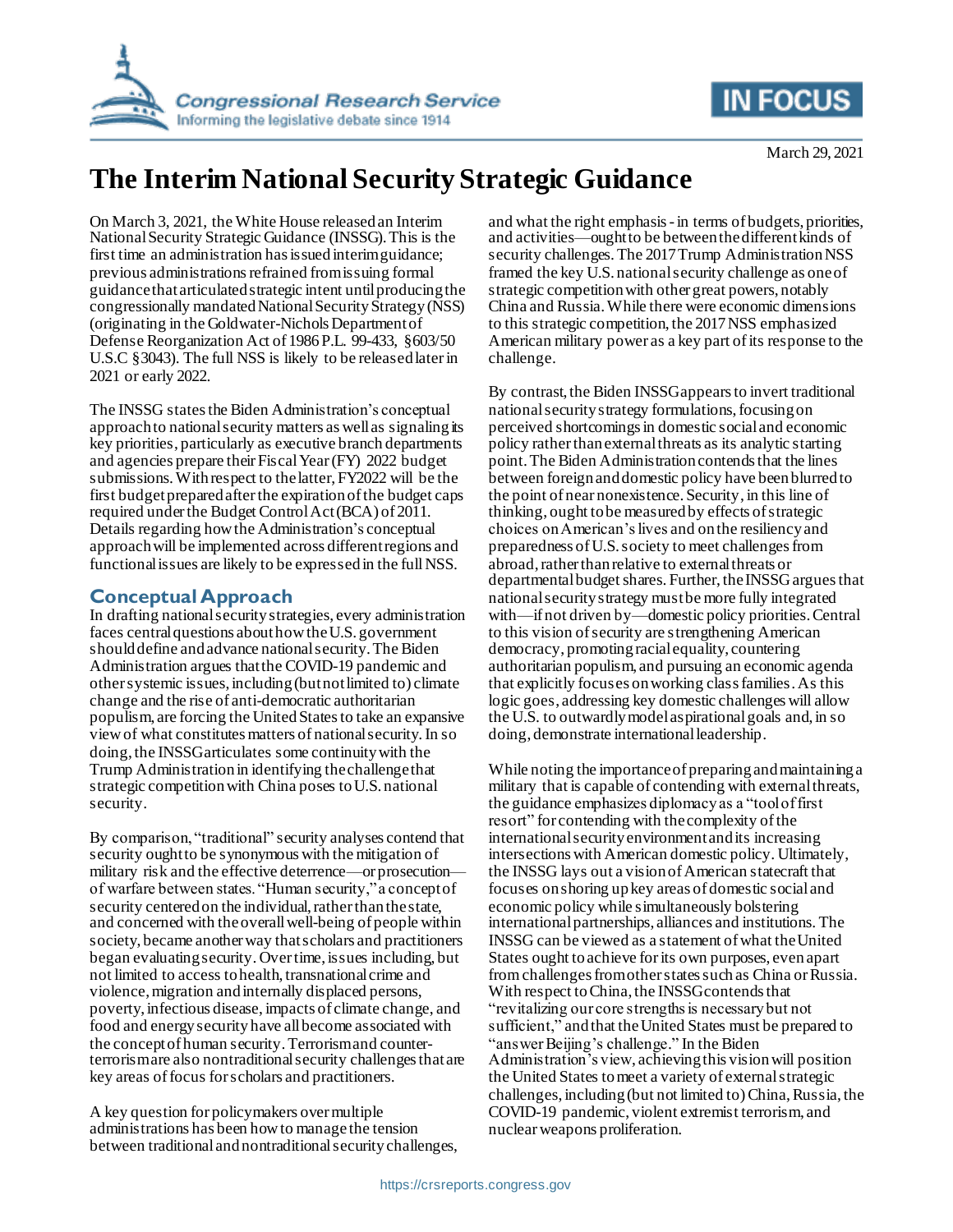### **INSSG: Key Priorities and Tasks**

The Biden Administration articulates three key priorities and several correlated tasksin the INSSG.

#### **Key Priorities**

- **"Protect the security of the American people** by defending against great powers, regional adversaries and transnational threats."
- **"Expand economic prosperity and opportunity** by redefining America's economic interests, primarily by focusing on improving working families' livelihoods and achieving an economic recovery grounded in equitable and inclusive growth."
- **"Realize and defend the democratic values at the heart of the American way of life** by reinvigorating American democracy, living up to our ideals and values for all Americans, and uniting the world's democracies to combat threats to free societies."

#### **Key INSSG Tasks**

- "Defend and nurture the underlying sources of American strength, including our people, our economy, our national defense, and our democracy at home;"
- "Promote a distribution of power to deter and prevent adversaries from directly threatening the United States and our allies, inhibiting access to the global commons, or dominating key regions;"
- "Lead and sustain a stable and open international system, underwritten by strong democratic alliances, partnerships, multilateral institutions, and rules;" and
- "Invest in our national security workforce, institutions, and partnerships, inspire a new generation to public service, ensure our workforce represents the diversity of our country, and modernize our decision-making processes."

# **The INSSG: Some Key Questions**

#### **Is the INSSG's focus broad?**

Strategy is ultimately about choices and priorities. If everything is security, nothing is security; the concept of security becomes tautological. Does the expansive scope of the INSSG inhibit conceptualization and prioritization of, or even undermine carrying out, traditional security matters? Or, does the INSSG reflect an increasingly interconnected and interdependent international security landscape?

#### **Does the INSSG "securitize" domestic policy?**

In recent decades, some observers and practitioners have expressed concern about issues such as development assistance and immigration being considered as matters of national security. When nationalsecurity is the frame through which broader social or economic problems are analyzed, they say, security and military oriented solutions tend to follow rather than diplomatic, economic or technical solutions. Does thinking about matters such as domestic democracy promotion and racial inequality in national security terms undermine domestic institutions and

agencies? Or, does thinking about domestic matters as matters of national security reflect a degree of urgency with respect tothese issues and their centrality to the Biden Administration's agenda?

#### **Are Allies and Partners Always Essential?**

The INSSG notes that the international strategic challenges facing the United States–from contending with China (which is described as a "pacing threat") to countering authoritarian populism, to pandemic response–require a return to coordinated, if not collective, international action. Yet allies and partners are sovereign states that have interests that differ from those of the United States. Is the reliance upon these relations with other states a critical vulnerability in the strategy? Or, does the priority placed on these relations reflect a strategic necessity of building a new international consensus on key matters of national interest? Is it prudent to assume that allies and partners can be force enablers? Does U.S. entanglement with allies and partners introduce risk of strategic entanglement? Does such an approach discount the autonomy that allies and partners exert as sovereign states in their own right? Are there problems that the United States must solve on its own?

#### **How might Interagency Resources be Rebalanced?**

Since 2001, the Department of Defense (DOD) and U.S. military have taken on missions beyond traditional warfighting responsibilities (including, but not limited to, providing more security assistance and assisting with international disease responses). The State Department, the U.S. Agency for International Development (USAID), the U.S. Trade Representative, and other agencies provide critical national security capabilities, but possess narrower authorities and command fewer budgetary and personnel resources.

Reflecting on State Department and USAID budgets in particular, some national security officials have long argued that imbalances in authorities and resources between civilian and military agencies weaken U.S. responses to a variety of national security challenges. If domestic economic and social conditions also have direct relevance to U.S. national security then the authorities and budgets of other entities,such as the Departments of Justice and Health and Human Services or the Environmental Protection Agency, also could require reconsideration. What does the INSSG suggest about the Administration's views on the balance of spending on civilian vs. military agencies and activities? How might Congress act to rebalance such investments, if at all? How does the Administration view the relationship between its more expansive concept of national security and resources?

#### **For Further Reading**

Joseph R. Biden, Interim National Security Strategic Guidance, March 2021. Joseph R. Biden, Remarks by President Biden at the 2021 Virtual Munich Security Conference, February 19, 2021.

**Kathleen J. McInnis**, Specialist in International Security